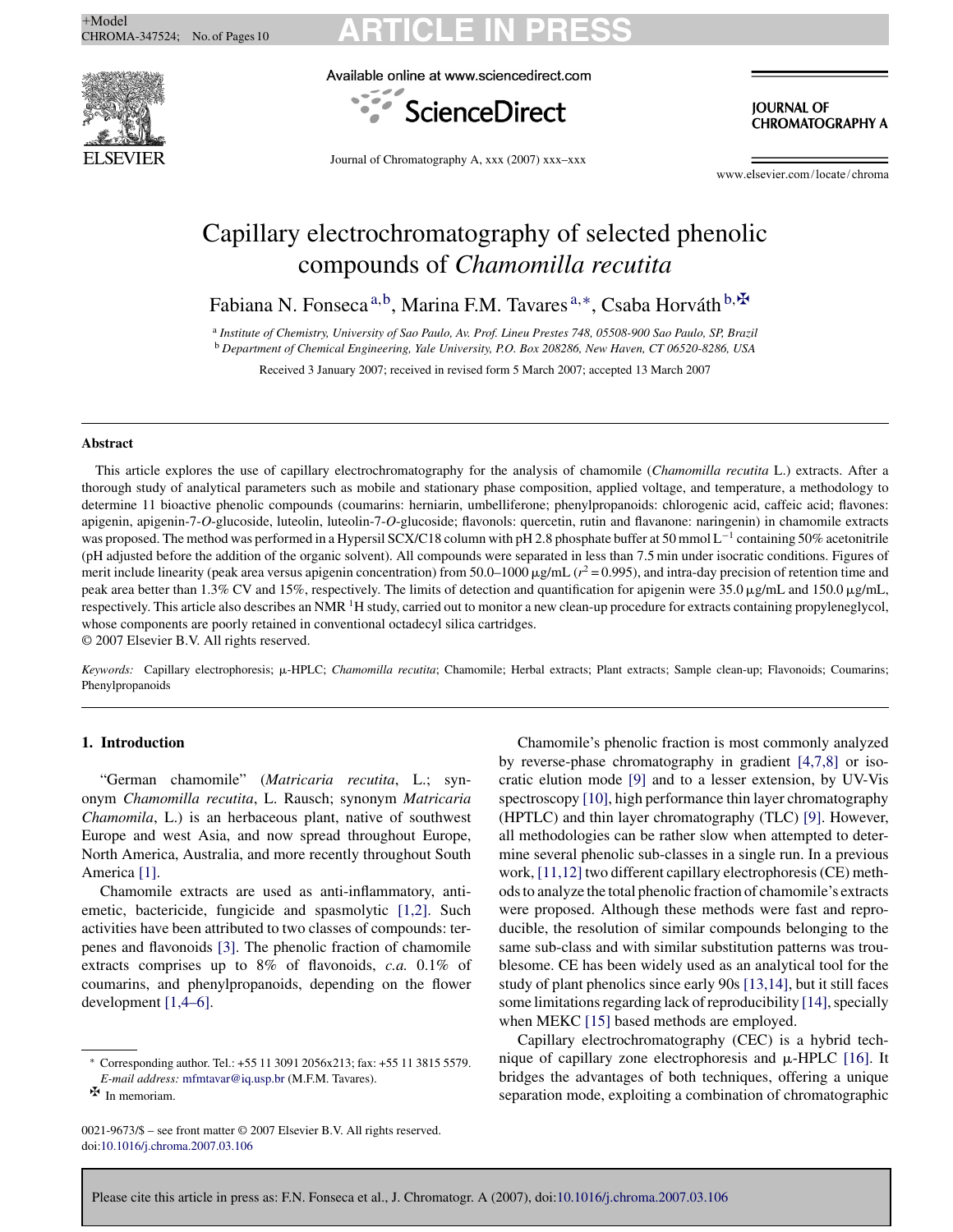2 *F.N. Fonseca et al. / J. Chromatogr. A xxx (2007) xxx–xxx*

retention and electrophoretic mobility [17]. Lurie et al. [18] was the first group to explore the use of CEC to analyze herbal extracts. Using a CEC Hypersil C18 column, the authors described a method that was able to separate seven cannabinoids in *Cannabis sativa* and hashish extracts. In addition to Lurie, other authors successfully analyzed herbal phenolics using CEC as well. Kvasničková et al. [19] developed a new macroporous polyacrylamide column to separate four different lignans from seeds of *Schisandra chinensis*. Ding et al. [20] described a new methodology to pack homemade CEC columns and to analyze four different anthraquinones in rhubarb extracts. Cherkaoui et al. [21] developed a CEC–MS methodology to separate, identify and quantify three withanoides in *Lochroma gesnerioides* plant extracts. And more recently, Stoggl et al. described a CEC methodology to analyze selected biologically relevant flavonoids [22].

This present article explores the use of capillary electrochromatography for the analysis of chamomile (*Chamomilla recutita* L.) extracts. Method development was performed with 11 selected chamomile's phenolic compounds, from different sub-classes. These compounds were chosen based on their pharmacological role in chamomile extracts, although their unique structural characteristics also allow studying the interplay of electrophoretic and chromatographic mechanisms in the overall separation. The optimized methodology was further applied to the analysis of three different chamomile extracts originated from methanol, ethanol and propyleneglycol as extractor solvents. The methanolic extract was obtained from chamomile flowers cultivated in Brazil and the ethanolic along with the propyleneglycolic extracts were supplied by a Brazilian company which manufactures herbal extracts for cosmetic and pharmaceutical uses. In addition, a new procedure to clean-up herbal extracts that contain glycerine and propyleneglycol as main extractor liquids was described.

### **2. Material and methods**

#### *2.1. Chemicals*

Reagent grade monobasic sodium phosphate and dibasic sodium phosphate were purchased from J. T. Baker (Phillisburg, NJ, USA). The phosphate buffer pH was adjusted to 2.8 using phosphoric acid (85%). Mobile phase was prepared first by adjusting the pH of the buffer and then by mixing it with acetonitrile (Fischer Scientific, Fair Lawn, NJ, USA). The water used throughout this work was purified and deionized with a Nanopure system (Barnstead, Boston, MA, USA). ChemServices (West Chester, PA, USA) supplied thiourea, benzaldehyde and biphenyl used to check column performance.

Umbelliferone (2), caffeic acid (3), chlorogenic acid (4), apigenin (5), luteolin (7), quercetin (9), rutin (10) and naringenin (11) were purchased from Sigma (St. Louis, MO, USA); apigenin-7-*O*-glucoside (6) and luteolin-7-*O*-glucoside (8) were supplied by Extrasynthèse (Genay, France) and herniarin (1) by Fluka (St. Louis, MO, USA).

#### *2.2. Equipments*

Experiments in CEC were carried out in a HP<sup>3D</sup>CE unit (Agilent Technologies, Palo Alto, CA, USA) connected to a nitrogen cylinder to pressurize both the inlet and outlet vials up to 12 bar. This machine was equipped with a diode array detector set at 337 nm (*vide* Fig. 4 for spectra) and data was collected with a ChemStation platform (Agilent, v.4.01).

All  $\mu$ -HPLC experiments were performed on a modified Hewlett-Packard model 1090 liquid chromatograph (Wilmington, DE, USA) equipped with a model DRV 5 high performance pumping system. In order to operate the instrument in the flow rate range required for capillary columns, the mobile phase flow was split after the injection valve by using a T fitting from Upchurch Scientific Inc. (Bellefonte, PA, USA) and a restrictor capillary. The column was attached at a right angle to the fluid inlet of the T piece, with the restrictor capillary placed opposite to the fluid inlet. A dual wavelength UV-Vis detector (Thermo Separations Products, model UV 2000, San Jose, CA, USA) was coupled to a cell (Thermo Separations Products, model 9550- 0155) for on-column detection. Columns were placed in close proximity to the left hand side of the chromatograph at the same level as the injector valve setup in order to minimize the length of connecting tubing. Data was collected using ChemStation software (Agilent).

#### *2.3. Sample preparation*

#### *2.3.1. Cultivation, harvest and drying process*

*Chamomilla recutita* L. (Asteraceae) flowers were cultivated in an experimental field in Sao Paulo State. (Seara Farm, Jacupiranga, SP, Brazil). Seeds were purchased from Fazenda Demetria ´ (Botucatu, Sao Paulo, Brazil). Professor Lin Chau Ming (Universidade Estadual Paulista, Botucatu, SP, Brazil) confirmed the authenticity of the samples.

Seeds were cultivated late in the fall of 1998 (first week of April). Once flower heads developed to a stage containing mainly lingulate and tubular flowers, they were harvested daily from 8:00 am to 12:00 pm. After harvesting, flowers were taken every hour to the drying facility and dried in an adapted air forced oven  $(40^{\circ}$ C), until constant weight.

#### *2.3.2. Extracts*

About 16 g of the dried material were extracted with 400 mL of 1:1 MeOH: $H<sub>2</sub>O$  in a sonic bath for 1 h. This procedure was repeated three times and all recovered fractions were filtered and evaporated, under vacuum. The residue was suspended in 24 mLMeOH, and 10 mL of this solution was diluted with 20 mL H2O to give a stock solution. Exactly 2.5 g of the stock solution was diluted in 10 mL 1:1 MeOH:H<sub>2</sub>O. Ethanolic (lot number FS65521098) and propyleneglycolic (lot number FS54481197) extracts were obtained from Farma Service Bioextract (Sao Paulo, Brazil) and diluted appropriately in 1:1 MeOH:  $H<sub>2</sub>O(2.5 g)$ extract to 10 mL solvent). According to the provider, approximately 10% (w/w) of floral heads were used in the preparation of these extracts. The extractor solvent of the so called "glycolic" extract consisted of propyleneglycol (92.7%, w/w), glycerine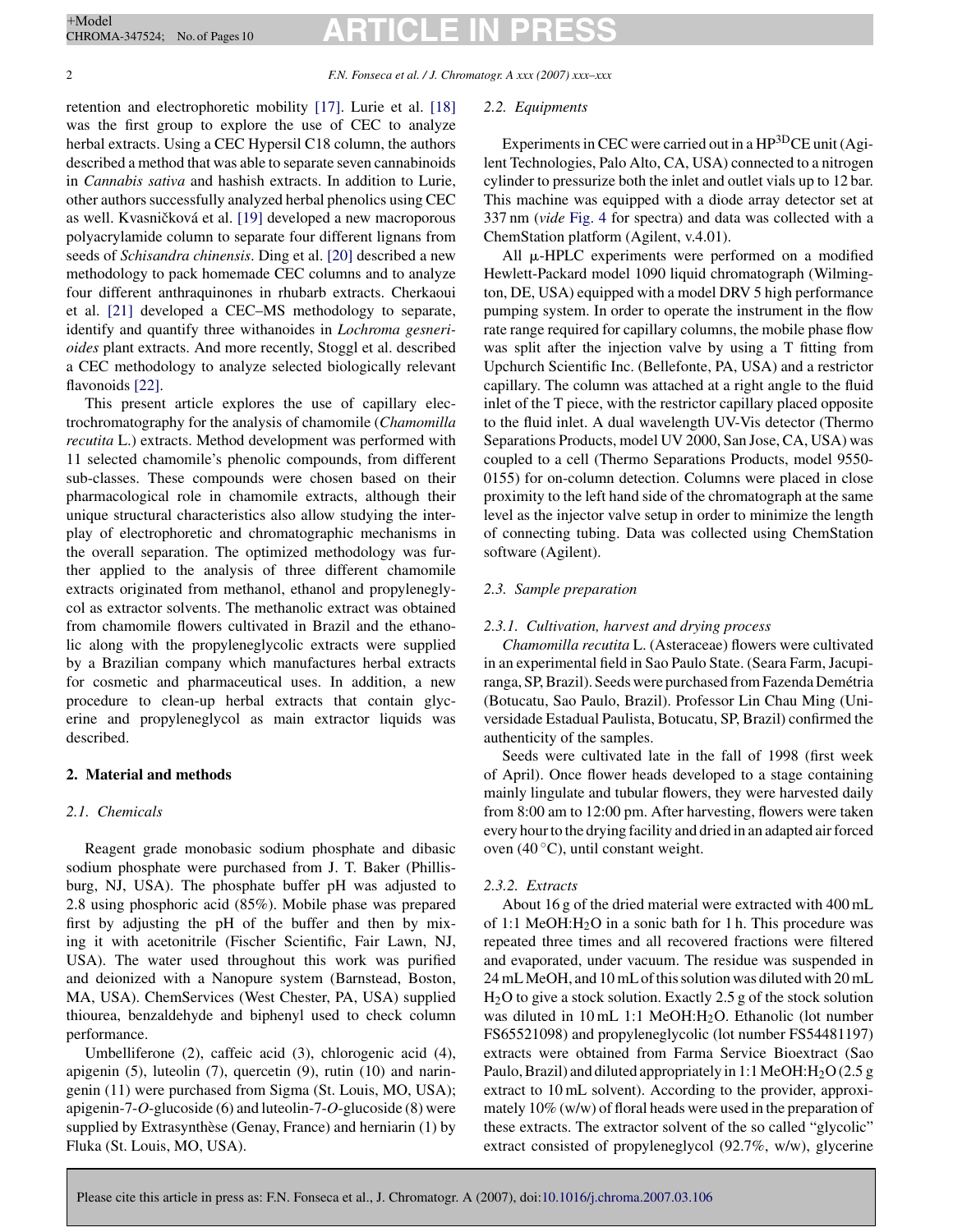$(2\%, w/w)$  and ethanol  $(5\%, w/w)$ . Alcoholic extracts were obtained with a 70% ethanolic-aqueous solution. In both cases, a mixture of methylparaben (0.2%, w/w) and propylparaben (0.1%, w/w) was used as preservative.

#### *2.3.3. Sample clean-up*

*2.3.3.1. Methanolic and ethanolic extracts.* Solid-phase extraction (SPE) cartridges Sep-Pak C18, 500 mg (Waters, Milford, MA, USA) were preliminary conditioned by 2 mL MeOH followed by 2 mL water. About 2 mL of filtered methanolic or ethanolic extracts were loaded into the column and washed with 2 mL of water in order to elute the most polar matrix components. The phenolic fraction, which was retained in the cartridge, was eluted with  $1 \text{ mL of } 3:7 \text{ MeOH/H}_2\text{O}$ followed by the same amount of  $5:5$  MeOH/H<sub>2</sub>O and finally 7:3 MeOH/H2O; all fractions were combined together. Eluates were evaporated to dryness and residues were suspended in 125  $\mu$ L of a 8:2 MeOH/H<sub>2</sub>O mixture.

*2.3.3.2. Glycolic extracts.* The clean-up study for the glycolic extracts were done with HLB-OASIS cartridges, 500 mg (Waters), using the same eluotropic series described for the ethanolic extract. In all clean-up steps, the flow rate did not exceed 1 mL/min.

#### *2.3.4. Standards*

Stock solutions of the standard compounds at  $1000 \mu g/mL$ concentration were prepared in 50 mmol  $L^{-1}$  phosphate buffer at pH 2.8 containing 75% ACN. Samples were prepared every other week and stored at  $-80$  °C. Every week, 100  $\mu$ L of each stock solution were mixed together and kept in opaque flasks, stored in freezer. This procedure intended to minimize phenylpropanoid isomerization as well as the degradation of other compounds such as rutin.

#### *2.4. Capillary electrochromatography*

#### *2.4.1. Columns*

CEC experiments were performed in two different columns. Method development was mainly done with an in-house packed column using Spherisorb ODS 1 (75  $\mu$ m i.d., 5  $\mu$ m diameter particle and 80 Å mean pore). The other column, a Hypersil Duet  $SCX/C18 Mixed-mode (50 µm i.d., 33.5 cm/25.0 cm of total and$ effective length, respectively,  $3 \mu m$  particle and  $80 \text{ Å}$  mean pore) was purchased from Keystone Scientific Inc. (Bellefonte, PA, USA).

*2.4.1.1. Packing procedure.* Polyimide fused-silica capillaries with  $75 \mu m$  inner diameter and  $375 \mu m$  outer diameter were purchased from Quadrex (New Haven, CT, USA). Spherisorb ODS 1 as specified above was purchased from Waters.

A packing procedure described before [23] was adapted for the packing of Spherisorb ODS into  $75 \mu m$  i.d. fused-silica capillaries. One end of a 500 mm long capillary was connected to a temporary frit (Parker Hannifin Corporation, Huntsville, AL, USA) and the other one to a cylindrical stainless steel reservoir (50 mm  $\times$  2 mm) containing a slurry solution of 1% (w/v) of stationary phase in THF. Acetone, used as packing solvent, was pumped through the reservoir by an Air Driven Liquid Pump Model MLP-46 (Haskel Inc., Burbank, CA, USA) at 10,000 p.s.i. until the packing bed reached at least 40 cm. The pressure was then slowly released to 7000 p.s.i. in order to stop the packing material to flow. The column was allowed to stay under 7000 p.s.i. for one more hour. The pump was then turned off and the pressure was allowed to decline slowly so that the packing bed would not be disturbed by a sudden release of pressure.

The column was disconnected from the reservoir, attached directly to the pump outlet by using pressure resistant ferrules (Upchurch Scientific Inc.) and flushed with water at 7000 p.s.i. for about 20 h, after which the outlet frit was synterized at 30–35 cm from the pump inlet using an electrically heated Ni–Cr wire looped around the capillary. Once the frit was done, the pump motor was turned off and the pressure was released slowly. After the temporary inlet frit was taken out, the column was attached in its reverse direction to the pump inlet. The packed bed was washed with water (1500 p.s.i.) for another 10 h, and while it was still under pressure, the permanent inlet frit was done at 25 cm from the outlet frit. After the pressure was released, the column was once more inverted and washed with ACN  $(1500 \text{ p.s. i.})$  for about 10 h in order to wash away the excess of stationary phase and to recondition the C18 chains after a long exposition to water. The inlet extremity of the capillary now empty was carefully cut off close the inlet frit. The detection window was made close to the outlet frit using a razor blade.

The very fist time this column was used in the CEC instrument, it was flushed with methanol with 10 kV for *ca.* 20 min prior to the conditioning regime. This procedure helped to release any loose particle of stationary phase that did not get completely fused when the outlet frit was done.

#### *2.4.2. Analysis conditions*

Mobile phase composition, applied voltage and temperature were studied in the method development and are described later. All analyses were carried out using 337 nm as wavelength. Sample injections were done hydrodynamically with 12 bar/0.15 min and 12 bar/0.26 min for Spherisorb ODS and SCX/C18, respectively.

#### *2.4.3. Column conditioning protocol*

In the beginning of a working day, columns were flushed in the  $\mu$ -HPLC instrument (600 p.s.i.) with desired mobile phase for 2 h, and after that columns were carefully transferred to the CEC equipment in order to maintain both ends wet. Columns were then equilibrated electrokinetically with +15 kV, +20 kV and +25 kV (10 min each voltage) with its inlet and outlet pressurized with 12 bar nitrogen. Columns were ready to use when both baseline and current were stable. This protocol was also employed every time the running buffer was changed. During between-runs conditioning, columns were flushed with mobile phase under 12 bar applied to the inlet for 20 min, followed by a voltage step gradient of +5 kV, +15 kV and +25 kV, 10 min each.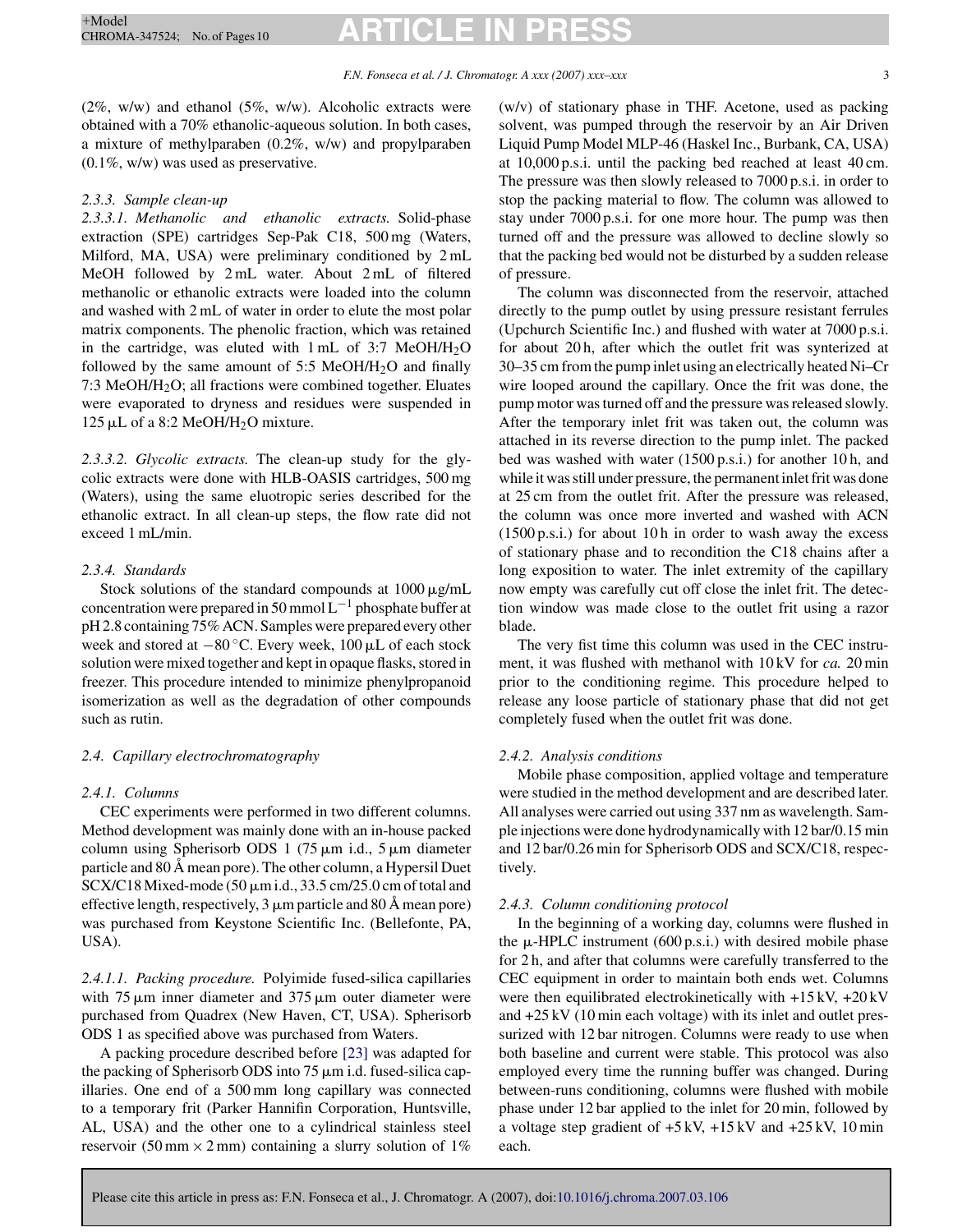#### *2.4.4. Linearity, LOD, LOQ and repeatability*

For the calibration curves, appropriate aliquots of the standard stock solution of apigenin (1000  $\mu$ g/mL) were transferred to separate 10 mL volumetric flasks and the volumes were completed with deionized water to yield final concentrations of 50.0  $\mu$ g/mL, 100.0  $\mu$ g/mL, 150.0  $\mu$ g/mL, 250.0  $\mu$ g/mL,  $500.0 \,\mu$ g/mL, 750.0  $\mu$ g/mL and 1000  $\mu$ g/mL. All solutions were sonicated and filtered through a  $0.22 \mu m$  filter (Millipore) prior to injection. Each solution was analyzed in triplicate, and the resulting peak areas were plotted against the respective apigenin concentration. The repeatability was determined by the injection of ten replicate samples of the standard solution sequentially in a single day.

#### *2.5. µ-High performance liquid chromatography*

The  $\mu$ -HPLC experiments were performed with the same Spherisorb ODS 1 used in the CEC experiments. Columns were connected directly into one end of the T piece and the detector position was adjusted so that the column effluent was monitored immediately after the retaining frit at the outlet, while keeping the column straight. After installation, the column was flushed with the eluent at an inlet pressure of about 84 bar for 50–60 min until stable baseline was obtained at 337 nm. All  $\mu$ -HPLC experiments were carried out at room temperature with flow rate of 0.05 mL/min, and a capillary with  $30 \text{ cm}/50 \mu \text{m}$  as a split. Applied pressure did not exceed 180 bar. Among several tested conditions, a flow rate of 0.03 mL/min with a split column of 60 cm length and 50  $\mu$ m internal diameter was chosen.

#### *2.6. Capillary zone electrophoresis*

Experiments were conducted in a capillary electrophoresis system HP<sup>3D</sup>CE (Agilent Technologies), equipped with a diode array detector set at 337 nm, and a data acquisition/treatment software (ChemStation, rev A.06.01). Analytical conditions were the same as described for CEC.

#### **3. Results and discussion**

#### *3.1. Method development*

CEC method development was mostly performed in a homemade column packed with Spherisorb ODS1  $(5 \mu m)$  particle) using a standard mixture containing 11 selected phenolic compounds present in chamomile and a mobile phase consisting of acetonitrile and pH 2.8 phosphate buffer. Although CEC is generally performed at high pH in order to maintain a fast EOF, a low pH was chosen in order to inhibit ionization of the acidic compounds and thus avoid any electrophoretic migration, which would resist the EOF.

The first parameter studied during method development was the concentration of phosphate buffer in the mobile phase, where solutions containing  $20 \text{ mmol } L^{-1}$ , 50 mmol L<sup>-1</sup> and 70 mmol L<sup>-1</sup> of pH 2.8 phosphate buffer were mixed to 50% ACN. As it can be seen in Fig. 1A–C, the electroosmotic flow (EOF) decreased when buffer concentration was increased, and

consequently, the retention times of all solutes also increased. However, after 50 mmol  $L^{-1}$  with exception of the first eluting compounds (3, 6, 8 and 10), selectivity and retention remained relatively constant. These referred compounds are more acidic than the others, and consequently more susceptible to buffer concentration variations than the neutral ones.

Resolution of compounds 3, 6, 8 and 10 increased when phosphate concentration was also increased from  $20 \text{ mmol} L^{-1}$  to 50 mmol  $L^{-1}$ . However, at 70 mmol  $L^{-1}$ , these same compounds were co-eluted in a single peak, perhaps due to an inhibition of the partitioning caused by the excess of phosphate salt.

Also in Fig. 1A–C, it can be seen that compound 4 (chlorogenic acid) behaved in a very different fashion when compared to other acidic compounds of the same class, such as caffeic acid (3), eluting between compounds 3 and 2 in 20 mmol  $L^{-1}$ and 50 mmol L−<sup>1</sup> buffer concentration and after compounds 7/9 in 70 mmol  $L^{-1}$  buffer concentration. That led us to speculate whether it was partially ionized at pH 2.8. The referred compound (4) was analyzed by capillary zone electrophoresis (CZE) using a capillary with the exactly same specifications, dimensions and analytical conditions as those described for the packed column, and have seen that indeed, it was ionized at pH 2.8 having an effective mobility equal to  $-0.67$  mm<sup>2</sup> V<sup>-1</sup> s<sup>-1</sup> (Fig. 2B).

Although some authors have reported that N increases with the phosphate concentration [18], we have found that  $70$  mmol L<sup>-1</sup> phosphate buffer had a deleterious effect. That may be explained by the fact that higher phosphate concentration may incur higher current values, which in turn could have caused some band spreading.

The effect of organic solvent content on the CEC separation of chamomile's phenolic compounds was also assessed by using 50 mmol L<sup>-1</sup> phosphate buffer at pH 2.8 with 40%, 50% and 60% acetonitrile. Fig. 1D, B and E depicts the respective electrochromatograms.

While EOF velocity increased with ACN percentage increase in the mobile phase, selectivity and efficiency showed major variations. For most compounds, resolution improved as percentage of ACN decreased from 60% to 50% (Fig. 1E and B). Interestingly, at 40% acetonitrile (Fig. 1D), compounds 6, 8, and 10 but not 3, the most acidic ones, were completely coeluted in a single peak as it happened in 70 mmol  $L^{-1}$  phosphate buffer (Fig. 1C). In order to verify if this behavior was due to electrophoretic of chromatographic forces, the standard mixture was analyzed by  $\mu$ -HPLC using the same column used in the CEC analysis. Mobile phase composition and analytical conditions were kept constant of that of Fig. 1B. The resulting chromatogram is shown in Fig. 2A. The same elution pattern was observed, which confirms the fact that, except for compound 4, all others were separated chromatographically rather than electrophoretically.

Fig. 1F, B and G and Fig. 1H, B and I show the effect of applied voltage (from  $+25 \text{ kV}$  to  $+30 \text{ kV}$ ) and temperature  $(15-45 \degree C)$ , respectively in the CEC separation of the standard mixture. Resolution decreased as applied voltage and temperature increased. Increases in the capillary temperature led to a reduction of retention times most probably as a result of the decrease in partition coefficients, although mobile phase viscos-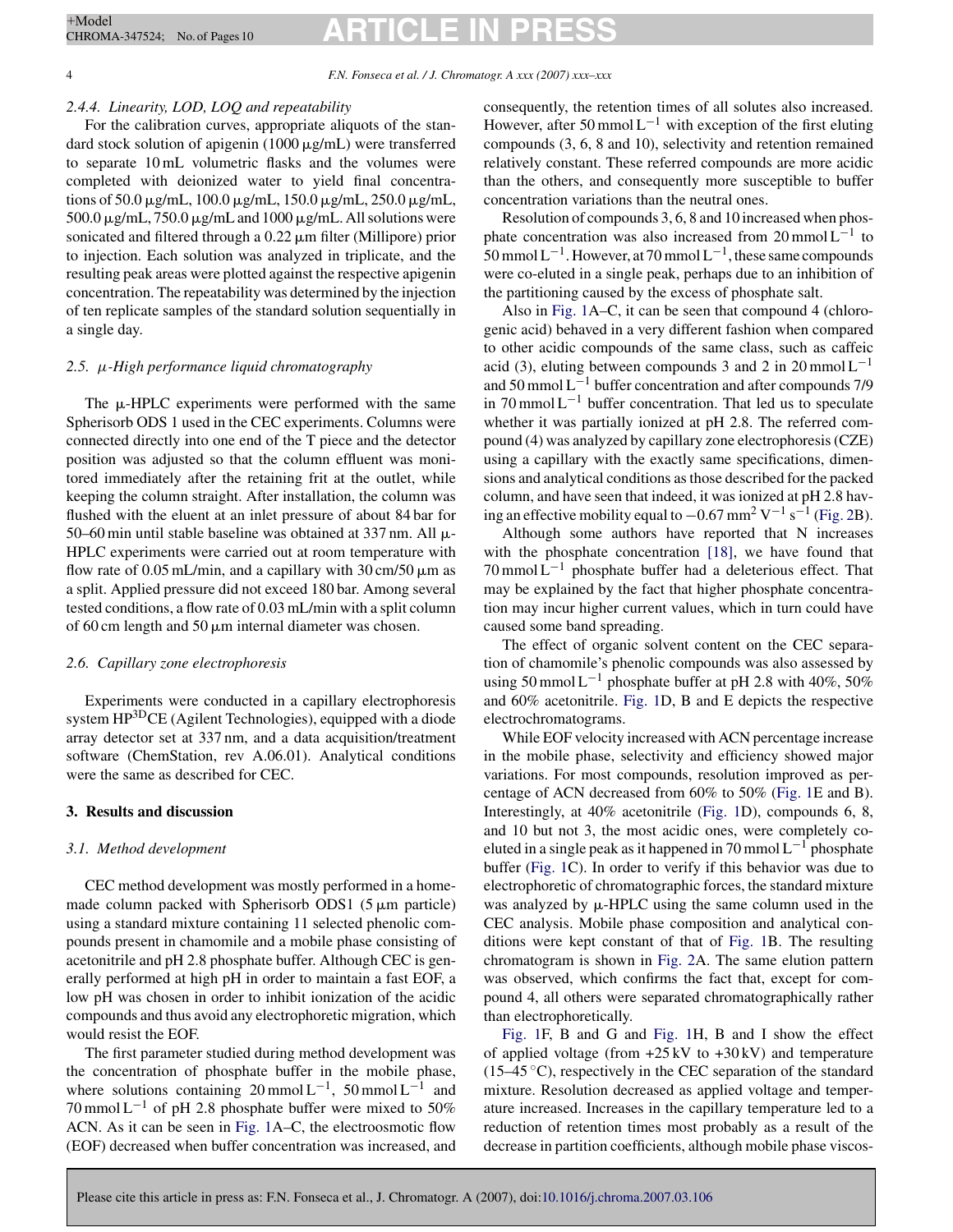#### *F.N. Fonseca et al. / J. Chromatogr. A xxx (2007) xxx–xxx* 5



Fig. 1. Capillary electrochromatograms of chamomile's phenolic standard compounds illustrating the effect of: buffer concentration (A) 20 mmol L<sup>-1</sup>, (B) 50 mmol L<sup>-1</sup> and (C) 70 mmol L<sup>-1</sup>; %ACN (D) 40%, (B) 50%, (E) 60%; applied voltage (F) 20 kV, (B) 25 kV, (G) 30 kV and temperature (H) 15 °C, (B) 25 °C, (I)  $45^{\circ}$ C in pH 2.8 phosphate buffer. Column: Spherisorb ODS 1 (33.5 cm total/25 cm effective length), 75  $\mu$ m i.d., 5  $\mu$ m particle. Other conditions: injection: 12 bar/0.15 min;  $\lambda = 337$  nm. Peak legend: herniarin (1), umbelliferone (2), caffeic acid (3), chlorogenic acid (4), apigenin (5), apigenin-7-*O*-glucoside (6), luteolin (7), luteolin-7-*O*-glucoside (8), quercetin (9), rutin (10) and naringenin(11).

ity also decreased. Towards higher values of applied voltage, temperature did not affect much the plate number (less than 25%; data shown for +25 kV only). Lurie et al. observed similar effect when analyzing cannabinoids by CEC [18], although this comes in contrast to what has been published for HPLC [24]. A possible explanation given by the authors was that the effect of the mobile phase diffusion coefficient (Dm), on the *C* term of the Van Deemter equation, might be greater in HPLC than in CEC [18].

By combining  $+25$  kV and  $45^{\circ}$ C (Fig. 1I), 10 out of 11 compounds were separated in the standard mixture in nearly 20 min under isocratic run. However, after nearly 10 runs at  $45^{\circ}$ C, N decreased considerably and it was not possible to obtain a stable current anymore. Light microscopic examination of the column showed a  $600 \mu m$  gap in the column packing close to the window extremity. This observation suggests that temperature can be used to aid stationary phase sedimentation during packing procedures.

Due to the column instability at  $45^{\circ}$ C, we chose to continue our experiments using 50% acetonitrile in 50 mmol  $L^{-1}$ phosphate buffer at pH 2.8, 25 °C and  $+25$  kV, as shown in the electrochromatogram of Fig. 1B. On that condition, we were able to successfully separate 10 out of 11 studied compounds in 28 min, but the EOF velocity was considerably low,  $\mu$ eof = 6.8 mm<sup>2</sup> V<sup>-1</sup> s<sup>-1</sup>, which accounted for 35% of the total analysis time. In order to increase EOF velocity, a commercially available Hypersil SCX/C18 column was tested. This column was packed with a "mixed-mode" stationary phase, which contains not only strong cation exchange sites that will remain ionized under low pH conditions, but also aliphatic chains to provide sites for partitioning and hydrophobic interactions.

Fig. 2C shows the dramatic improvement of the separation performed in the described column as compared to the Spherisorb ODS column (Fig. 1B), being possible to separate all 11 compounds, (including the critical pair 7/9, although partially) in less than 7.5 min ( $\mu$ eof = 1.8 mm<sup>2</sup> V<sup>-1</sup> s<sup>-1</sup>). However, and not surprisingly, compound 4 was less retained in SCX/C18 than in Spherisorb ODS forming a partially resolved pair with compound 3, rather than with 2, as it happened in the latter column. To our best knowledge, this is the first time that chamomile's phenolic compounds, including flavones, flavanols, flavanones, phenylpropanoids and coumarins were separated in less than 7.5 min, under isocratic conditions.

#### *3.2. Sample "clean-up"*

Herbal extracts are known to be rich in apolar compounds such as chlorophyll, fatty acids and steroids. Since these compounds are strongly retained by octadecyl silica, it is a common practice to clean-up an herbal extract sample prior to its injection into a ODS column. Examples for such procedures abound [25]. However, although literature examples dealing with sample clean-up for methanolic and ethanolic extracts are many, this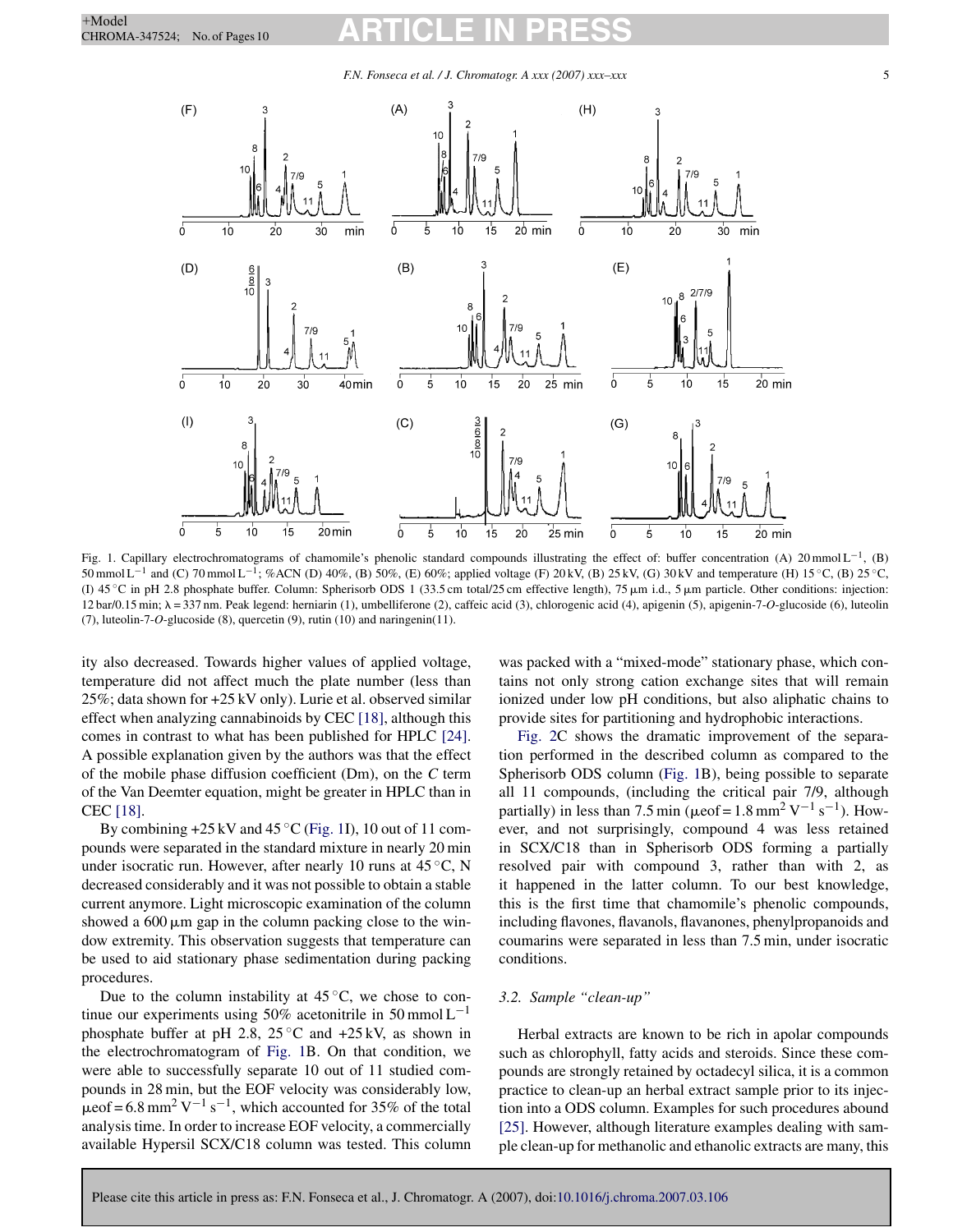6 *F.N. Fonseca et al. / J. Chromatogr. A xxx (2007) xxx–xxx*



Fig. 2. Capillary chromatograms of chamomile's phenolic standard compounds in  $(A)$   $\mu$ -HPLC,  $(B)$  CZE and  $(C)$  SCX-C18 CEC. Mobile phase: pH 2.8 phosphate buffer at 50 mmol L<sup>-1</sup> concentration containing 50%ACN.  $\mu$ -HPLC conditions: column: Spherisorb ODS 1 (33.5 cm total/25 cm effective length), 75  $\mu$ m i.d., 5  $\mu$ m particle; split column: 30 cm (50  $\mu$ m i.d.); flow rate: 0.05 mL/min; injection loop: 20  $\mu$ L; temperature: 25 °C;  $\lambda$  = 337 nm. CZE conditions: 75  $\mu$ m i.d. capillary; injection: 50 mbar/3 s; applied voltage: +25 kV; temperature:  $25^{\circ}$ C;  $\lambda = 337$  nm. CEC conditions: column: SCX/C18 (33.5 cm total/25 cm effective length), 50  $\mu$ m i.d; 3  $\mu$ m particle; injection: 12 bar/0.4 min; applied voltage: +25 kV; temperature:  $25^{\circ}$ C;  $\lambda$  = 337 nm. Peak labels as in Fig. 1.

is not the case for of extracts containing propyleneglycol and/or glycerine as extractor liquids.

In a previous work [26], we have attempted to remove highly apolar compounds from chamomile's methanolic, ethanolic and glycolic extracts using traditional ODS solid-phase extraction cartridges. Our attempt consisted of conditioning the cartridge's stationary phase with a solvent of medium polarity in order to retain compounds with medium to low polarity. Cartridges were then washed with water in order to release all absorbed highly polar compounds. After this "washing step", mediumpolarity compounds were eluted with 30%, 50%, 70% and 100% methanol in water and all collected fractions were subjected to analysis. Although this procedure enabled us to successfully prepurify the desired phenolics from both methanolic as well as ethanolic extracts (phenolic compounds were eluted on fractions



Fig. 3. NMR  $<sup>1</sup>H$  spectra of chamomile glycolic extract clean-up samples. (A)</sup> Deuterated methanolic combined fractions and (B) chloroform fraction.

containing 30%, 50% and 70% of methanol in water), it did not do so for glycolic ones. In this latter case, most compounds, including apolar ones, were readily eluted when cartridges were first washed with water. This was attributed to the presence of propyleneglycol and glycerine in the matrix, which would be inhibiting the absorption of the compounds to the stationary phase.

We hypothesized that a more hydrophobic stationary phase would perhaps increase the binding strength between the analytes and stationary phase to a point where both propyleneglycol and glycerine would not interfere with the separation.

In a second attempt to clean-up chamomile glycolic extracts, we used a polymeric stationary phase composed of polymerized *N*-vinylpyrrolidone and divinylbenzene commercialized as OASIS HLB. The new experiment followed the same rationale as before except by two points: the pH of the water used in the washing-step was adjusted with  $3\%$  (v/v) acetic acid and we included a final washing step with chloroform in order to remove any further retained compound, which were not eluted with methanol. All collected fractions were then submitted to  $NMR<sup>1</sup>H$  analysis. NMR technique was chosen because it would allow us to visualize fatty acids and steroids, which are generally non-optically active in the UV range.

All fractions from 30% to 100% of methanol showed characteristic protons of flavonoids and/or phenolic compounds (Fig. 3A), such as A-ring aromatic protons absorbing in the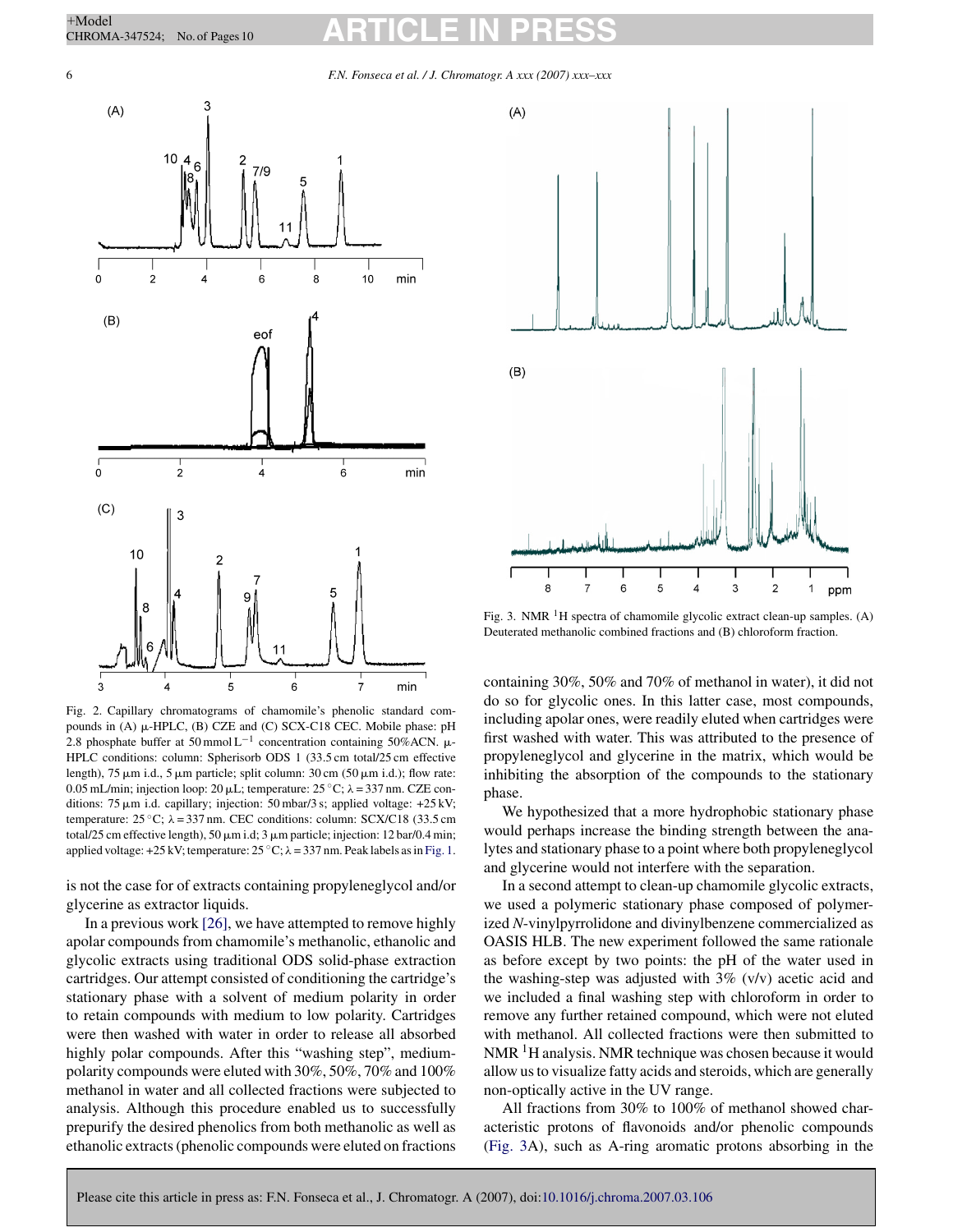range of 6.0–6.9 ppm, as well as B-ring protons appearing in the lower field from 6.7 to 7.9 ppm, along with characteristic singlets at approximately 3.8 ppm, indicative of methoxy groups in the B-ring. None of the methanolic fractions showed characteristic proton signals of fatty acids or steroids, which absorb in the range 0.8–2.5 ppm. On the other hand, these protons were the main feature of chloroformic fraction, depicted on Fig. 3B. We therefore grouped fractions 30–100% and used it in the subsequent CEC experiments.

It was possible to conclude at this point that the Oasis HLB stationary phase retained chamomile's phenolic compounds more strongly than ODS and this could be used advantageously to clean-up herbal extracts containing propyleneglycol and glycerine in their composition. However, more tests still need to be



Fig. 4. Identification of phenolic compounds in chamomile methanolic (A), ethanolic (B) and glycolic (C) extracts. Column: SCX/C18. Analytical conditions as in Fig. 2C. Peak labels as in Fig. 1.

Please cite this article in press as: F.N. Fonseca et al., J. Chromatogr. A (2007), doi:10.1016/j.chroma.2007.03.106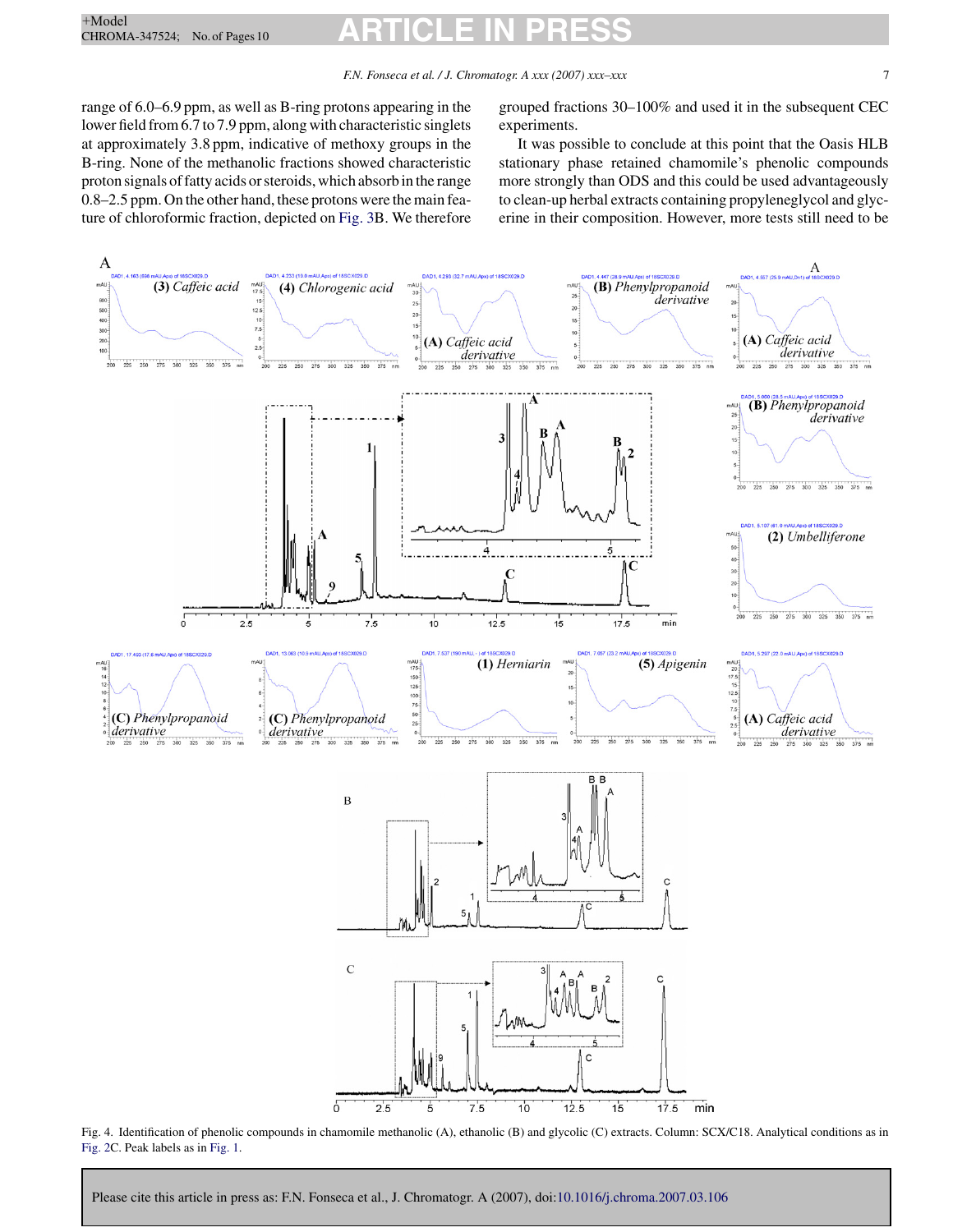#### 8 *F.N. Fonseca et al. / J. Chromatogr. A xxx (2007) xxx–xxx*

done in order to accurately access the recovery of such extractions.

#### *3.3. Extracts analysis*

Fig. 4A shows a typical electrochromatogram of a methanolic extract along with UV spectra of its main peaks. Peak identities were assigned based on their UV spectra and also by spiking techniques.

We were able to identify caffeic (3) and cholorogenic (4) acids, apigenin (5), quercetin (9), umbeliferone (2) and herniarin (1). Although we were able to obtain baseline separation for the flavonoid glucosides  $(6, 8, 10)$  in the standard solution electrochromatograms (Fig. 2C), their identification in the extracts was troublesome due to the low intensity of the peaks eluting from 3.5 min to 4.0 min, region where these compounds were expected to be seen (see expansion of Fig. 4A).

It is interesting to note that all the major peaks in the methanolic extract electrochromatogram had characteristic spectra of hydroxycinnamic acid derivatives. Unfortunately we were not able to record the spectra of the several other smaller peaks, due their low abundance.

Since, in most cases, only the phenylpropanoid moiety of cinnamoyl conjugates contributes significantly to UV absorption, their spectra are usually similar to those of the corresponding free cinnamic acid. The long wave band of caffeoyl and feruloyl conjugates are generally recorded around 330–335 nm and 320–325 nm, respectively [27]. However, caffeic acid and its derivatives have characteristic absorption bands at 243 nm and 326 nm, with a distinctive shoulder at 300 nm to the long wave band [5]. Feruloyl conjugates also show this characteristic shoulder around 295–300 nm.

We classified the unidentified peaks in three groups based on their UV  $\lambda_{\text{max}}$  similarities. The group with peak labeled as 'A' (Fig. 4A) showed  $\lambda_{\text{max}} = 243$ , 300, 326 nm and thus these peaks were assigned as caffeic acid derivatives. Group 'B' showed  $\lambda_{\text{max}}$  at 245, 297, 333 nm and based on their similarity with caffeic acid's UV spectrum and also due to the presence of the shoulder at 297 nm we hypothesize that they might be derivatives of ferulic acid. However, due to the lack of more conclusive data, we labeled peaks as general phenylpropanoid derivatives. Group 'C' showed  $\lambda_{\text{max}}$  at 232 and 315 nm. However, the characteristic shoulder was absent. These spectra could indicate either *p*-coumaric derivatives or also hydroxycinnamic derivative conjugated at its 4-hydroxy position to other hydroxycinnamic acid. This type of conjugation is known to produce an important hypsochromic shift of the long-wave maximum [5] and has also been reported in chamomile flowers [8].

Fig. 4B and C shows the identification of the main peaks in ethanolic and glycolic extracts. Besides a very similar peak profile, UV spectra of main peaks were also similar to those recorded for methanolic extract. Relative abundance however, differed considerably among these extracts. Both glycolic and ethanolic extracts showed high concentration of hydroxycinnamic derivative "C", but on the other hand, quercetin content in ethanolic extract was much higher.

Table 1

Calibration, linearity and limits of detection and quantification for the CEC method developed in a SCX/C18 column

| Parameter                            | Statistical data |  |
|--------------------------------------|------------------|--|
| Concentration range $(\mu$ g/mL)     | 50.0-1000        |  |
| Intercept                            | 3.060            |  |
| Slope                                | 0.3154           |  |
| Coefficient of determination $(r^2)$ | 0.995            |  |
| Limit of detection $(\mu g/mL)$      | 35.0             |  |
| Limit of quantification $(\mu g/mL)$ | 150.0            |  |
|                                      |                  |  |

The presence of high amounts of phenylpropanoids in chamomile, especially in tubular florets, has already been described [8,10,26,28,29]. We have previously subjected this same batch of flowers to acidic hydrolysis in order to quantify its total apigenin content [12], and it was possible to detect a high concentration of caffeic acid and other phenylpropanoid acid, which by UV spectra evidences, led us to hypothesize as being ferulic acid. However, since flowers used in the manufacture of these three extracts were of different origins, further comparison would be mere speculation.

Matos et al. [30] analyzed the essential oil from Brazilian chamomile cultivars and found that they are qualitatively and quantitatively similar to the European ones, which were analyzed in the same study. Worldwide, most of the studies about phenolic content variation in chamomile flowers were based on their free apigenin and apigenin-7-*O*-glucoside derivatives [31,32] and in a less extension on their coumarin content [32]. In previous works, we have proposed capillary electrophoresis methodologies to analyze phenolic fraction of chamomile flowers grown in Brazil focusing on the quantification of free and total apigenin [11,12]. Mulinacci et al. [8] have described a semi-quantitative study on the flavonoids and phenypropanoid content of Italian chamomile flowers. In spite of all the work done to characterize flavonoidic fraction of chamomile flowers, there is still a lack of a comprehensive study regarding flavonoids, phenylpropanoids and coumarins in flowers from different origins.

#### *3.4. Figures of merit*

For standardization purposes of chamomile extracts, apigenin has been the flavonoid of choice to which several therapeutic properties have been associated [3,9,12]. A few figures of merit for the proposed method has been established for apigenin using the following optimized conditions: Column: SCX/C18 (33.5/25 cm; 50  $\mu$ m i.d; 3  $\mu$ m particle); Mobile phase: pH 2.8 phosphate buffer at 50 mmol L<sup>-1</sup> concentration containing 50% ACN; injection: 12 bar/0.4 min; applied voltage: +25 kV; temperature:  $25^{\circ}$ C;  $\lambda = 337$  nm.

The interval of linear response covered the concentration range from  $50.0 \,\mu\text{g/mL}$  to  $1000 \,\mu\text{g/mL}$ . The proposed method also provided an intercept close to the origin [33,34], and good linearity  $(r^2 = 0.995)$  between peak area and apigenin concentration (Table 1).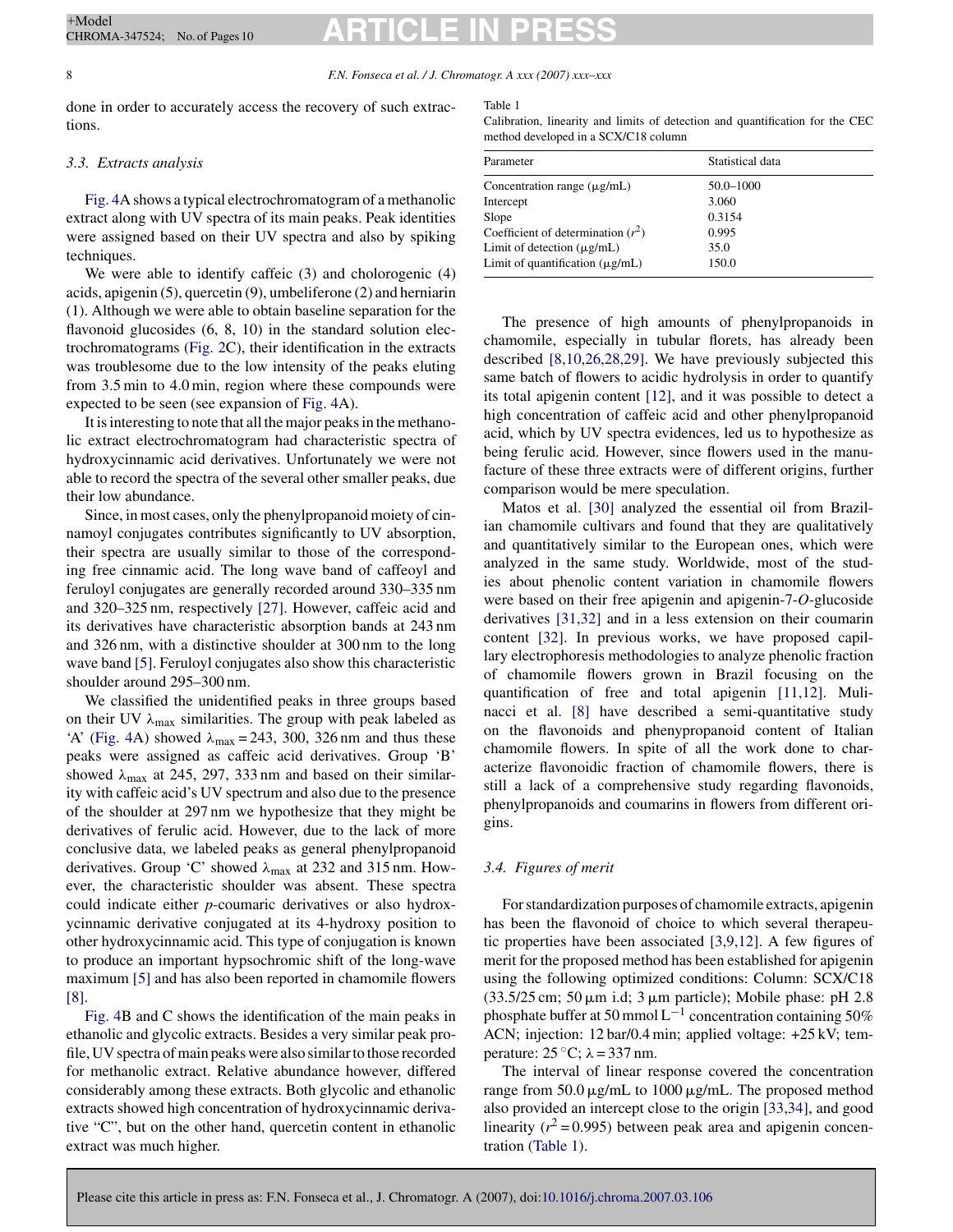#### Table 2 Repeatability (%CV,  $n = 10$ ) of the retention time (RT), peak area (PA) and peak height (PH) of phenolic compounds in a SCX/C18 column

| Compounds (elution order) | RT <sup>a</sup> | PA <sup>b</sup> | PHc |
|---------------------------|-----------------|-----------------|-----|
| 10                        | 0.93            | 8.3             | 6.4 |
| 8                         | 0.97            | 9.5             | 4.6 |
| 6                         | 1.0             | 9.5             | 10  |
| 3                         | 0.97            | 13              | 8.3 |
| 4                         | 2.0             | 5.5             | 8.7 |
| $\overline{c}$            | 0.98            | 8.3             | 3.3 |
|                           | 1.0             | 15              | 4.6 |
| 9                         | 1.1             | 13              | 4.7 |
| 11                        | 1.3             | 6.6             | 8.0 |
| 5                         | 1.3             | 5.6             | 3.8 |
|                           | 1.2             | 7.4             | 2.8 |

<sup>a</sup> Retention time.

<sup>b</sup> Peak area.

<sup>c</sup> Peak height.

LOD and LOQ were  $35.0 \mu$ g/mL and  $150.0 \mu$ g/mL, respectively (Table 1). The criteria used to determine these limits were based on the S/N ratio of 3 for LOD and 10 for LOQ. These numbers however were poor when compared with those from other techniques such as HPLC [26] or CE [11]. Low detectability is already known to be a major disadvantage of CEC and this can be attributed to the small light path in the capillary. Lurie et al. [18] reported that by using a high sensitivity UV detector cell (with an expanded path length of 1.2 mm) they were able to increase the signal-to-noise ratio eight times with little loss of resolution.

Repeatability in SCX-C18 column was determined by 10 consecutive injections of standard solution and it was expressed in terms of %CV as shown in Table 2. Even though retention time repeatability was satisfactory, it was highly dependable of the column conditioning procedure used between runs. If column was not submitted to a regular conditioning regime, we saw a clear drop of the EOF velocity and decrease of resolution of critical pair 7/9 (data not shown). Peak area and peak height repeatability were less than 15% CV and 10% CV, respectively. It is interesting to notice that peak height values were more uniform. Several factors such as poor detection, low sample load associated to low EOF repeatability might have contributed to result, which was also observed by Lurie et al. [18].

#### **4. Conclusions**

This study contributes to the concept that CEC is a powerful analytical technique with much potential to the analysis of herbal extracts, in particular to the various natural phenolic compounds. It offers high separation efficiency and resolution, and acceptable repeatability as long as column is properly conditioned.

However, in spite of such promising perspectives, CEC still faces serious problems that may still overshadow its many benefits. Two of the main problems are the column itself and the long time that is necessary to condition the column. Columns are very fragile, and this may have a large impact not only in the method robustness, but also in the overall analysis price. When low LOD/LOQ are necessary, in which case columns with expanded light path are required, the overall analysis price would be even higher. Polymer based monolithics stationary phase are a promising venue to overcome such problems.

Column conditioning routine, both in between runs and in the beginning of the day, was another major problem. The excessive time and labor required to obtain stable current/baseline and reproducible retention times, not only increases considerably the overall analysis price but also contributes to bubble formation, which is detrimental to baseline and current stabilization. Commercially available equipments capable of high pressurization would not only improve column conditioning time and avoidance of bubble formation, but also it would facilitate bubble removal from the column.

#### **Acknowledgements**

The authors want to express their deep appreciation to Prof. Csaba Horváth (in memoriam) for his unconditional support to this work allowing its entire development in his laboratory at Yale University (New Haven, CT, USA) as part of an exchange program between Yale University and University of Sao Paulo, financed by the Brazilian agency Fundação de Amparo à Pesquisa do Estado de São Paulo (Grant number: 98/06822). Also our appreciation to Prof. Lin Chau Ming from Universidade Estadual Paulista "Julho de Mesquita Filho" (Sao Paulo, SP, Brazil) for the identification of the flowers used for the methanolic extraction. The authors acknowledge Farma Service Bioextract for donation of the ethanolic and glycolic chamomile extracts. F.N. Fonseca also wishes to thank Mr. Langerton Neves da Cunha (in memoriam) for sharing his deep knowledge of phytotherapy, and also for overseeing the cultivation of chamomile.

#### **References**

- [1] N.G. Bisset, Herbal Drugs and Phytopharmaceuticals: A Handbook for Practice on a Scientific Basis, CRC Press, Boca Raton, FL, 1994, p. 332.
- [2] World Health Organization. Monographs on Selected Medicinal Plants, vol. 1: Flos Chamomillae. WHO, Geneva, 1999. p. 86.
- [3] R. Della Loggia, A. Tubaro, P. Dri, C. Zilli, P. Del Negro, Prog. Clin. Biol. Res. 213 (1986) 481.
- [4] A. Tubaro, C. Zilli, C. Redaelli, R. Della Loggia, Planta Med. 51 (1984) 359.
- [5] J.B. Harborne, in: J.B. Harborne (Ed.), Methods in Plant Biochemistry: Plant Phenolics, Academic Press, London, UK, 1989, p. 29.
- [6] J.B. Harborne, in: J.B. Harborne (Ed.), Advances in Flavonoid Research since 1986, Chapman and Hall, London, UK, 1994, p. 589.
- [7] R. Della Loggia, Dtsch. Apoth. Ztg. 125 (Suppl. I) (1978) 9.
- [8] N. Mulinacci, A. Romani, P. Pinelli, F.F. Vinvieri, D. Prucher, Chromatographia 51 (2000) 301.
- [9] Z. Zeković, B. Pekić, Ž. Lepojević, L. Petrović, Chromatographia 39 (1994) 587.
- [10] G. Stanic, B. Katusin-Razem, J. Petricic, Farm. Glass. 44 (1988) 179.
- [11] F.N. Fonseca, M.J. Kato, L. Oliveira Jr., N. Pinto Neto, M.F. Tavares, J. Microcol. Sep. 13 (2000) 227.
	- [12] F.N. Fonseca, M.F.M. Tavares, Phytochem. Anal. 15 (2004) 65.
	- [13] P.G. Pietta, P. Mauri, E. Manera, G. Rava, J. Sabbatini, J. Chromatogr. 459 (1991) 367.
	- [14] F.A. Tomás-Barberán, Phytochem. Anal. 6 (1995) 177.
	- [15] S. Terabe, K. Otsuka, K. Ichikawa, A. Tsuchiya, T. Ando, Anal. Chem. 56 (1984) 111.
	- [16] E. Wen, R. Asiaie, Cs. Horváth, J. Chromatogr. A 855 (1999) 349.